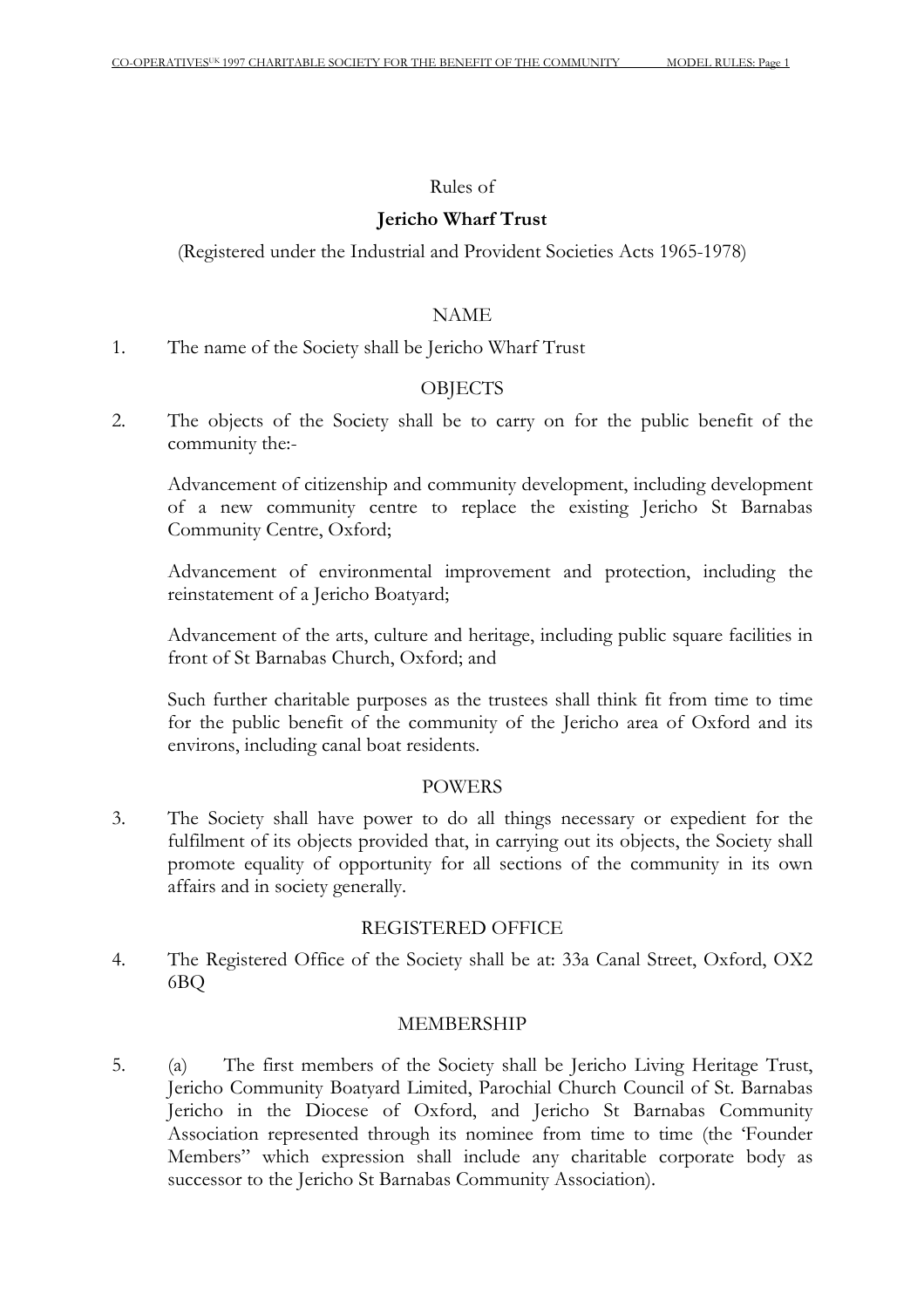(b) Any person or corporate body or nominee of any unincorporated organisation who supports the objects of the Society and who has paid or agreed to pay the appropriate annual subscription for the time being in force may upon the unanimous agreement of the Members and subject to Rule 6 be admitted to membership. The requirement for unanimity shall lapse on the admission of the first new Member after the Founder Members.

(c) Membership of the Society shall be for the purpose of the promotion of the charitable objects of the Society.

- 6. A person who qualifies under Rule 5 above may apply for membership to the Board, and upon acceptance and the payment of  $f(1.00)$  and the annual subscription fee (if any) the Society shall issue to her/him/it one share certificate and shall enter her/his/its name in the register of members. The Board may subject to Rule 9 refuse any application for membership at its absolute discretion.
- 7. The Society shall keep at its registered office a register of members in which the Secretary shall enter the following particulars:

(a) the name and address of every member;

(b) a statement that one share only is held by each member and that  $f(1.00)$  has been paid on each share;

(c) a statement of other property, whether in loans or otherwise, held by each member;

(d) the date on which each member's name was entered in the register as a member and the date on which any member ceased to be a member;

(e) the names and addresses of the Board members and officers of the Society, of the offices held by them respectively, and the dates on which they assumed and vacated office

8. A copy of these Rules and any amendments made to them shall be given free of charge to every member upon admission to membership and shall be provided to any other person on demand and on payment of the statutory fee chargeable for the time being in force.

# CESSATION OF MEMBERSHIP

- 9. A member shall cease to be a member if s/he or it:
	- (a) resigns in writing to the Secretary; or

(b) fails to pay any subscription due in respect of membership within three months of its falling due; or

(c) is expelled from membership in accordance with Rule 10; or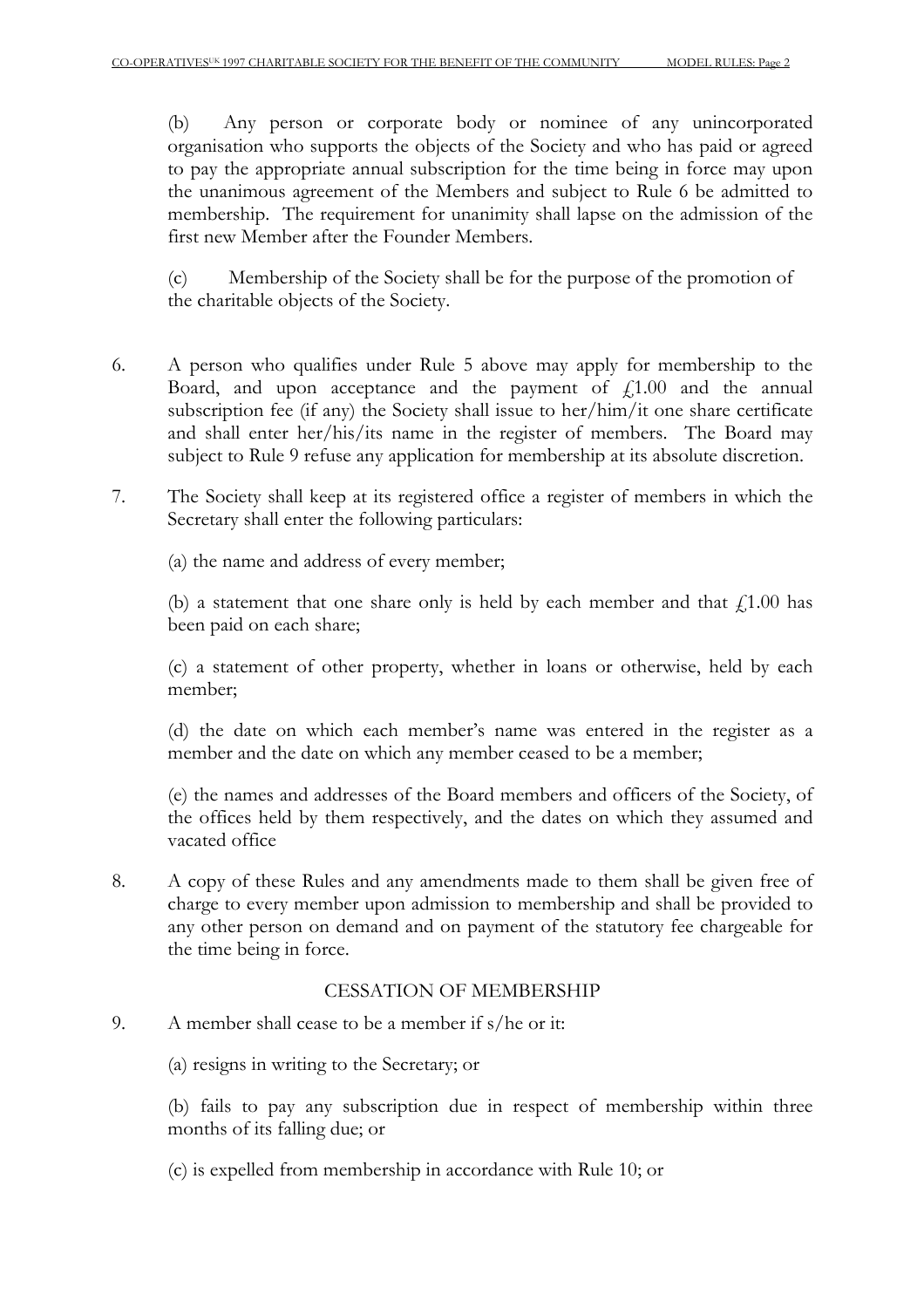(d) is the nominee of an unincorporated organisation and that organisation replaces her/him as its nominee or is wound up; or

(e) being an individual, dies; or

(f) being a corporate body, is wound up or goes into liquidation.

In the event of an individual who is the nominee of an unincorporated organisation ceasing to be a member under clauses (a), (c) or (e) of this Rule, the nominating organisation may with the express consent of the Board nominate another individual to membership in her/his place, such consent not to be unreasonably withheld.

- 10. A member may be expelled for conduct prejudicial to the Society by a resolution carried by a majority of at least two-thirds of those members voting at a General Meeting of the Society of which due notice has been given, provided that the grounds for expulsion have been specified in the notices calling the meeting and that the member whose expulsion is to be considered shall be given the opportunity to state her/his/its case to the meeting. If on due notice having been served the member fails to attend the meeting the meeting may proceed in the member's absence.
- 11. No member expelled from membership shall be re-admitted except by a resolution carried by a majority of at least two-thirds of those members voting at a General Meeting of which due notice has been given.

#### GENERAL MEETINGS

12. An Annual General Meeting shall be held within six months of the close of the financial year of the Society, the business of which shall comprise:

(a) The receipt of the accounts and balance sheet and of the reports of the Board and auditor (if any);

(b) The appointment of an auditor, (subject to Rule 52 (b));

(c) The election of Board members (or the announcement of the results of the election if held previously by ballot);

(d) The transaction of any other business included in the notice convening the meeting.

- 13. All General Meetings other than the Annual General Meeting shall be called Special General Meetings.
- 14. A Special General Meeting shall be convened either upon an order of the Board or at the request of three members of the Society or ten per cent of the membership, whichever is the greater.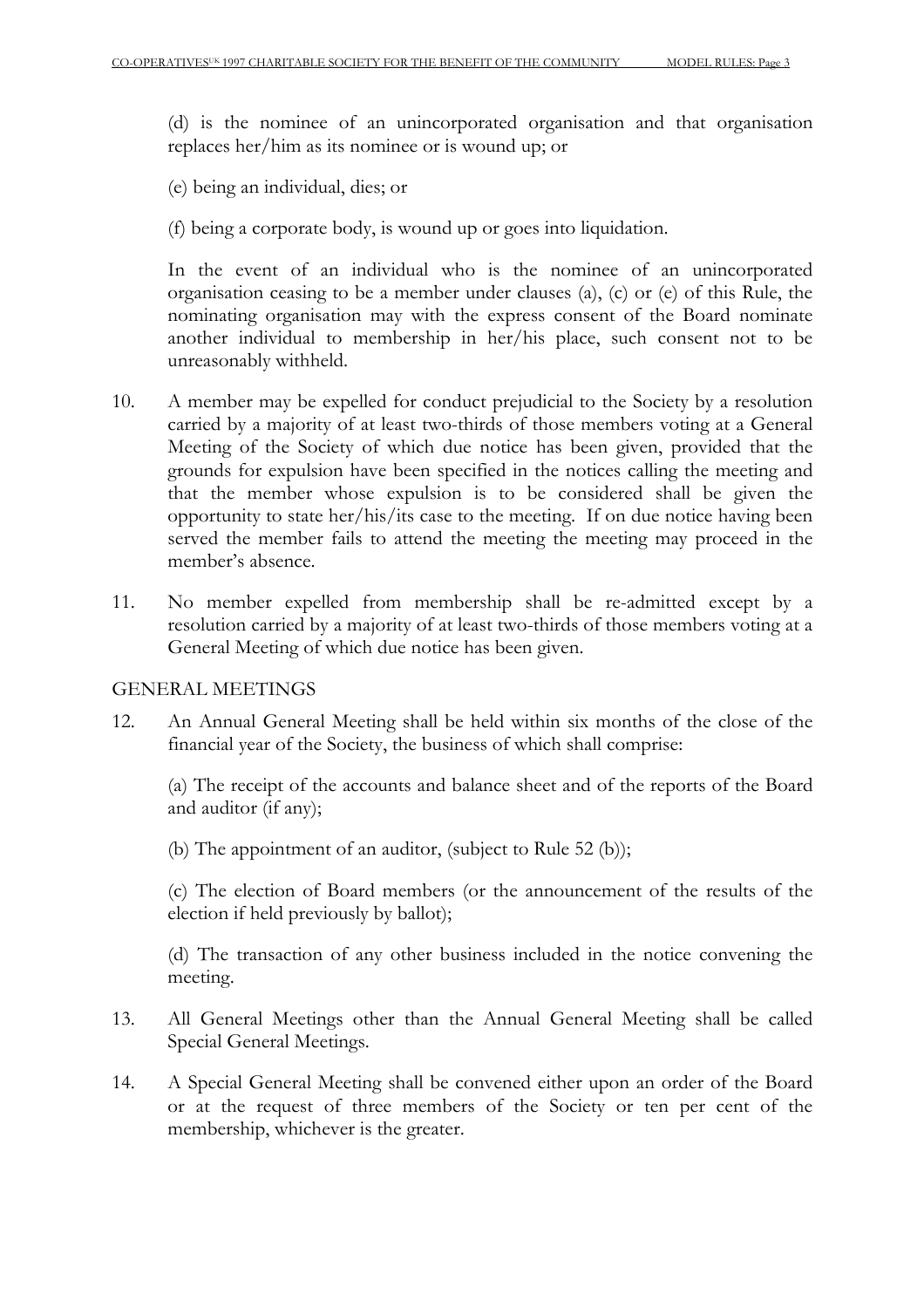- 15. An Annual or a Special General Meeting shall be called by at least fourteen days' notice in writing posted to the address of every member recorded in the register of members, specifying whether the meeting is an Annual or a Special General Meeting and stating the time, date and place at which it is to be held. The notice shall contain details of the nature of the business to be transacted, and no business may be transacted at a General Meeting other than that specified in the notices Calling it.
- 16. A notice sent by post to a member's registered address shall be deemed to have been duly served forty-eight hours after its posting. The accidental omission to send any notice to or the non-receipt of any notice by any member shall not invalidate the proceedings at the meeting.
- 17. If the Society has appointed an auditor in accordance with Rule 52(a) They shall be entitled to attend General Meetings of the Society and to receive all notices of and communications relating to any General Meeting which any member of the Society is entitled to receive. The auditor shall be entitled to be heard at any meeting on any part of the business of the meeting which is of proper concern to an auditor.

# PROCEEDINGS AT GENERAL MEETINGS

- 18. A corporate body which is a member of the Society shall appoint a representative who shall during the continuance of her/his appointment be entitled to exercise in any General Meeting of the Society all such rights and powers as the member organisation would exercise if it were an individual person. The Society shall require such notification of an organisation's appointed representative as the Board may from time to time decide.
- 19. No person shall be entitled to vote on any question at a General Meeting other than an individual member of the Society or the duly appointed representative of a corporate body which is a member.
- 20. No business shall be transacted at a General Meeting unless a quorum is present in person. Unless and until otherwise decided by the Society in General Meeting, a quorum shall be three of the members of the Society.
- 21. If within half an hour after the time appointed for the meeting a quorum is not present, the meeting, if convened upon the requisition of members, shall be dissolved. In any other Case it shall stand adjourned until a day between seven and fourteen days after the date set for the original meeting, and all members shall be given such notice as is practicable. If at such an adjourned meeting a quorum is not present within half an hour after the time set for the meeting, then the members present shall constitute a quorum.
- 22. The Chairperson of the Society shall preside at every General Meeting. In the event of her/his absence or unwillingness to act, the members present shall choose one of their number to be Chairperson of the meeting.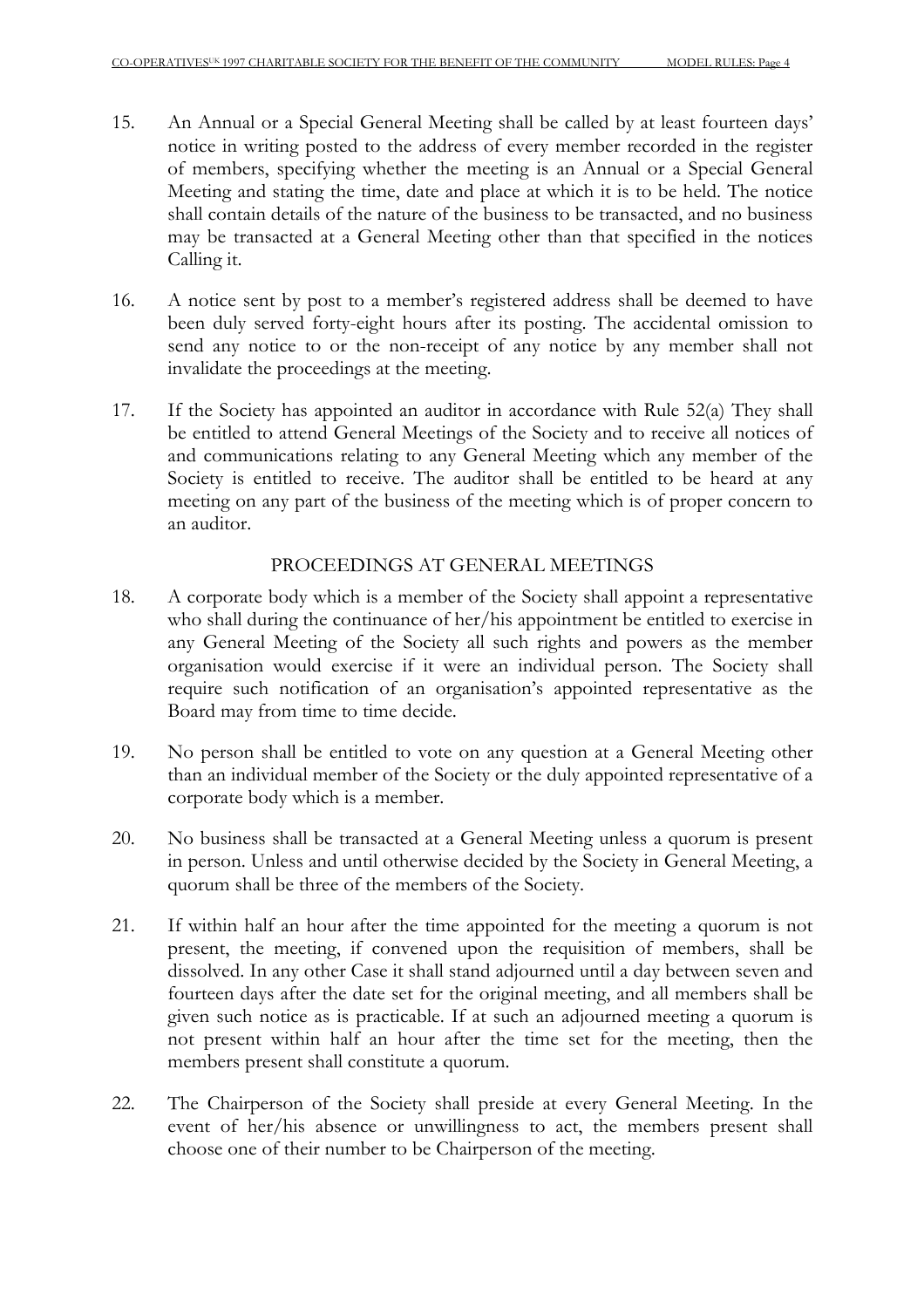- 23. The Chairperson may with the consent of any meeting at which a quorum is present, and shall if so directed by the meeting, adjourn the meeting from time to time and from place to place, but no business shall be transacted at an adjourned meeting other than the business left unfinished at the meeting from which the adjournment took place. Where a meeting is adjourned for twenty-one days or more, notice of the adjourned meeting shall be given as in the case of the original meeting; otherwise it shall not be necessary to give any notice of an adjournment or of the business to be transacted at an adjourned meeting.
- 24. At any General Meeting a resolution put to the vote of the meeting shall be decided on a show of hands unless a secret ballot is, before or on the declaration of the result of the show of hands, demanded by at least two members present. Unless a secret ballot be so demanded, a declaration by the Chairperson that a resolution has on a show of hands been carried or lost with an entry to that effect in the book containing the minutes of the proceedings of the Society shall be conclusive evidence of the fact without proof of the number or proportions of the votes recorded in favour or against such resolution.
- 25. If a secret ballot is duly demanded it shall be taken in such a manner as the Chairperson directs, provided that no member shall have more than one vote, and the result of the ballot shall be deemed to be the resolution of the meeting at which the ballot was demanded.
- 26. The demand for a secret ballot shall not prevent the continuance of a meeting for the transaction of any other business than the question upon which a ballot has been demanded. The demand for a secret ballot may be withdrawn.
- 27. Every member shall hold one vote only on each question to be decided at a General Meeting. Except where otherwise specified by these Rules or by the Act, questions shall be resolved by a simple majority of votes cast.
- 28. In the case of an equality of votes, whether on a show of hands or on a ballot, the Chairperson shall not have a second or casting vote and the resolution shall be deemed to be lost.
- 29. A resolution in writing signed by all the members for the time being entitled to vote at General Meetings shall be valid and effective as if the same had been passed at a General Meeting duly convened and held and may consist of several documents in the same form each signed by one or more members.

# AMENDMENTS TO RULES

30. (a) Any of these Rules may be rescinded or amended or a new Rule made by a vote of two-thirds of members of the Society voting at a General Meeting of which fourteen clear days' prior notice has been given, such notice to include details of the change(s) to be proposed at that meeting.

(b) No amendment may be made to the Rules which shall cause the Society to cease to be a charity in law.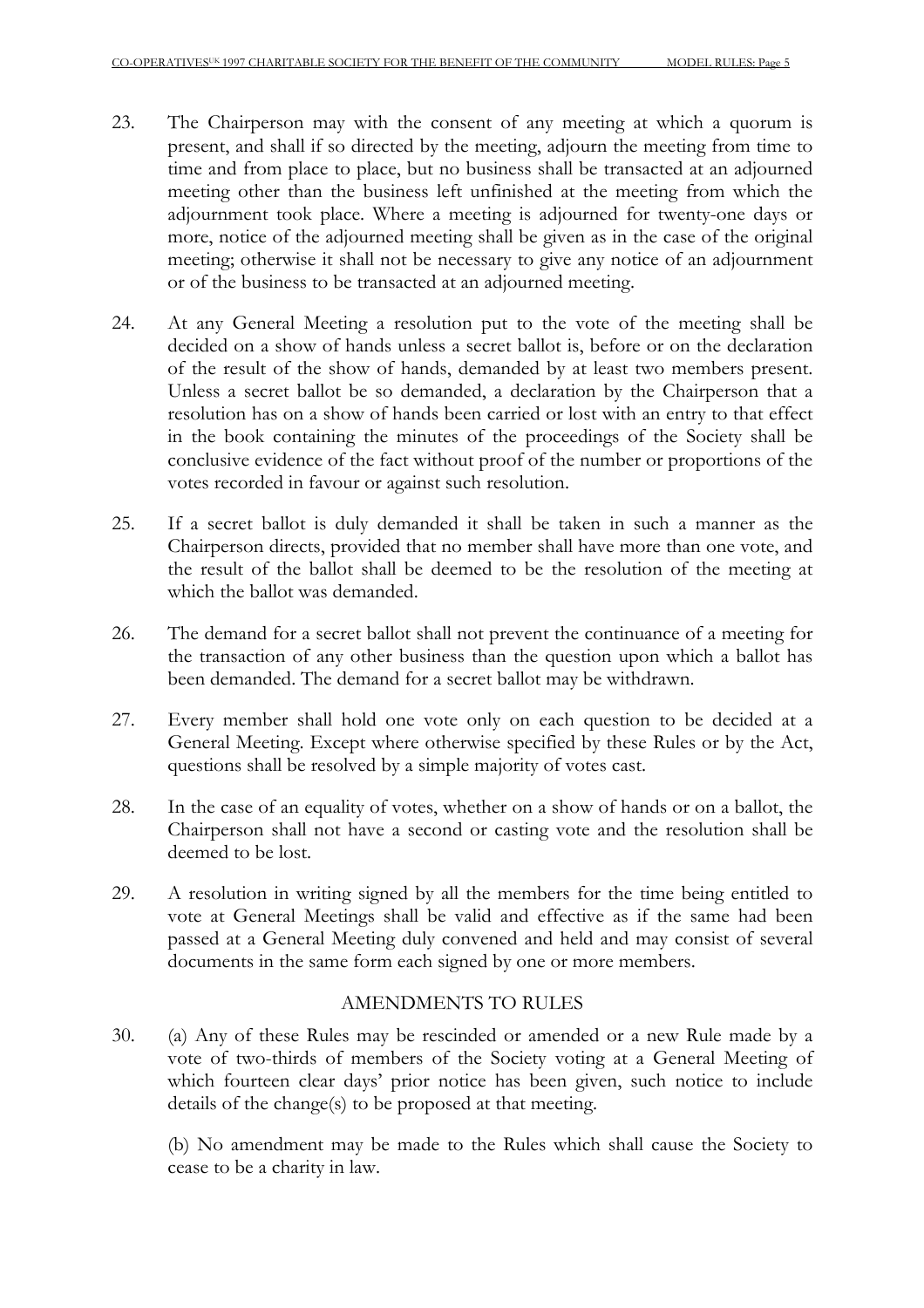(c) No amendment of Rules is valid until registered by the Financial Services Authority.

# THE BOARD

- 31. The Society shall have a Board comprising not less than three and not more than twelve persons. The initial Board of the Society from incorporation until the first Annual General Meeting shall be appointed by the Founder Members.
- 32. A Board member shall, subject to Rule 39 below, hold office for a maximum of three years following her/his election. Retiring members shall be eligible for reelection for a further one to three years at the Annual General Meeting at which they retire. No Board member shall hold office for a continuous period exceeding 9 years.
- 33. New Board members shall be elected in accordance with such procedures as may be adopted by the Society from time to time, provided that only members of the Society and representatives of organisations which are members may stand for election to, or nominate persons to stand for election to the Board.
- 34. The Board may at any time co-opt any member of the Society, the representative of an organisation which is a member, or a representative from outside the membership of the Society to the Board. No more than two co-opted Board members shall hold office at one time. A co-opted Board member shall hold office until the end of the next Annual General Meeting where they shall be eligible for re-election for a further three years. Any person co-opted by the Board may be removed by a majority vote of the Board.
- 35. Under no circumstances shall any employee of the Society or any person less than 18 years of age serve on the Board.
- 36. In the event that the size of the Board should drop below the minimum number of members prescribed in these Rules, the members of the Board may act to increase their number or to call a General Meeting of the Society, but for no other purpose.
- 37. A Board member shall declare an interest in any contract or matter in which s/he has a personal material or financial interest, whether directly or indirectly, and shall not vote in respect of such contract or matter.
- 38. Board members may be paid all reasonable and proper expenses incurred by them in attending and returning from meetings of the Board or General Meetings of the Society or in connection with the business of the Society. Proper expenses shall include the purchase and maintenance of valid Trustee Indemnity Insurance.
- 39. The office of Board member shall be immediately vacated if s/he:
- (a) resigns her/his office in writing to the Society; or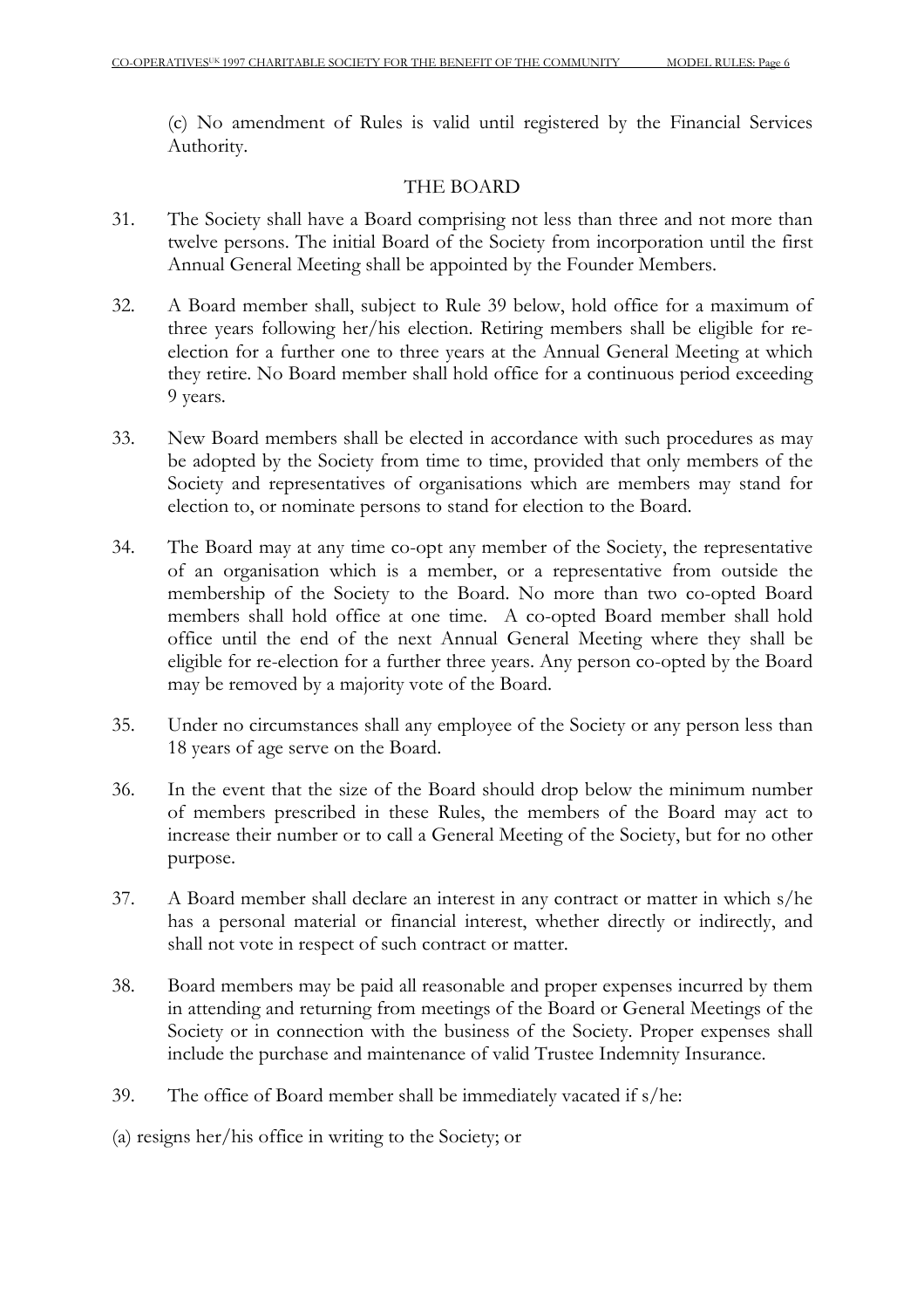(b) ceases to be a member of the Society for any reason whatsoever (or is the representative of a corporate body which ceases to be a member); or

(c) is removed from office by a majority vote of the Society in General Meeting, the notices for which specified that the question of the Board member's removal was to be considered; or

(d) in the opinion of a majority of the Board, fails to declare her/his interest in any contract as referred to in Rule 37; or

(e) is absent from three successive meetings of the Board during a continuous period of twelve months without special leave of absence from the Board and they decide that s/he has by reason of such absence vacated office; or

(f) becomes bankrupt or, in the opinion of a majority of the Board, incapable on medical or psychological grounds of carrying out the functions of a Board member.

### HONORARY OFFICERS

40. Members of the Board shall elect a Chairperson, Secretary and Treasurer of the Society from amongst their own number. Any honorary officer so appointed may be removed or replaced by a majority vote of the Board at any time, or by a majority vote of the members at a Special General Meeting the notices for which specified that the matter was to be raised.

### POWERS AND DUTIES OF THE BOARD

- 41. The business of the Society shall be managed by the Board who may pay all expenses of the formation of the Society as they think fit and may exercise all such powers of the Society as may be exercised and done by the Society and as are not by statute or by these Rules required to be exercised or done by the Society in General Meeting, including the setting of annual subscriptions for members.
- 42. All cheques, promissory notes, drafts, bills of exchange and other negotiable instruments, and all receipts for monies paid to the Society shall be signed, drawn, accepted, endorsed, or otherwise executed in such manner as the Board shall from time to time direct.
- 43. The Board may delegate any of its functions to sub-committees made up of members of the Board and such other persons as it sees fit. Any sub-committee so formed shall in the exercise of its powers conform with any regulations imposed upon it by the Board, which shall always include the requirement for regular and prompt reports back to the Board.

### PROCEEDINGS AT BOARD MEETINGS

44. The Board may meet together for the despatch of business, adjourn and otherwise regulate their meetings as they think fit. The Secretary shall at the request of two or more Board members summon a meeting of the Board at any reasonable time by giving all Board members reasonable notice of the date, time and venue for the meeting and the general nature of the business to be considered.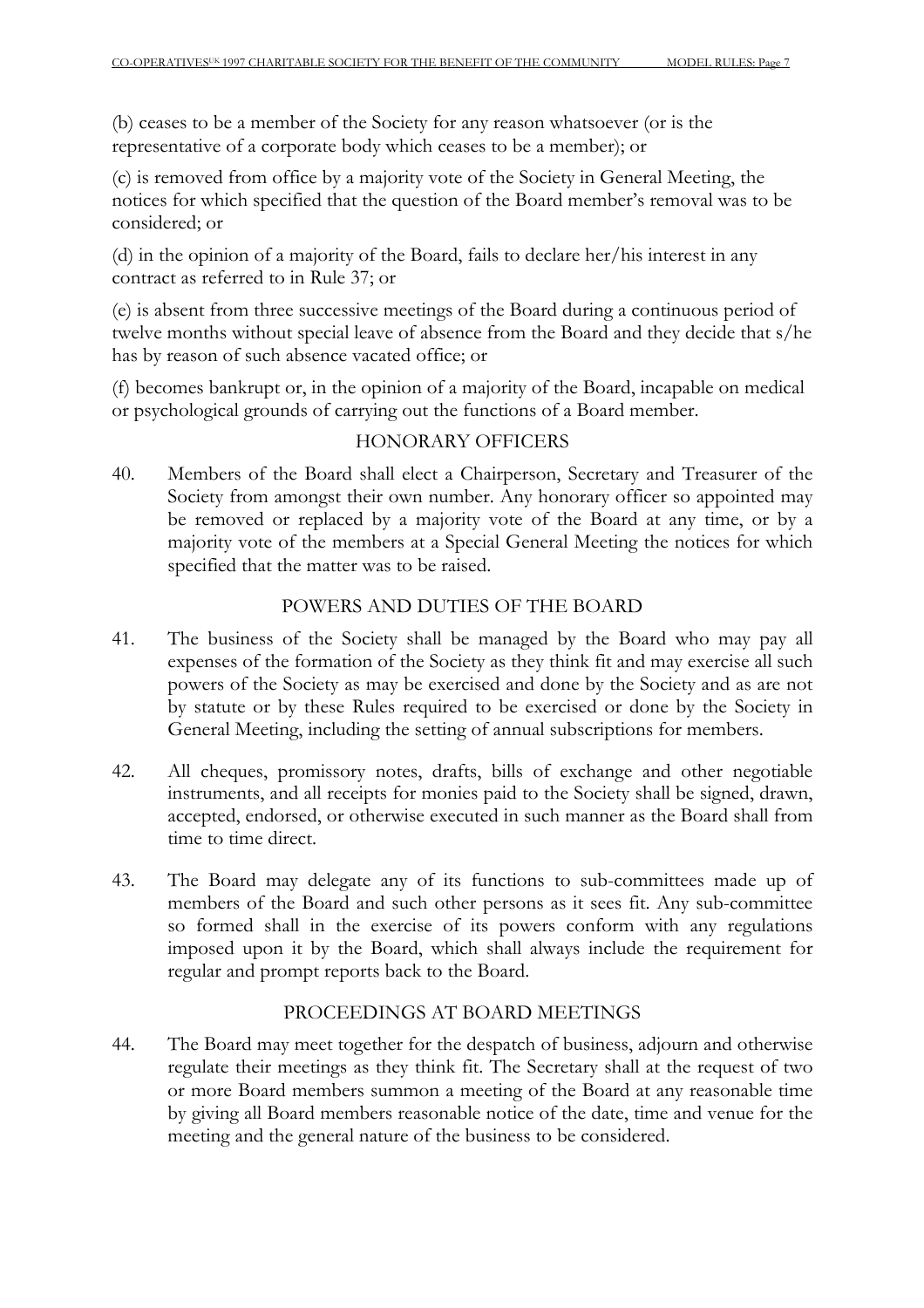- 45. Unless and until otherwise decided by the Society in General Meeting, the quorum necessary for the transaction of business at a Board meeting shall be one half of the members of the Board or three members, whichever is the greater.
- 46. At every Board meeting the Chairperson shall preside, but in the event of her/his absence or unwillingness to act the members present shall choose one of their number to be Chairperson of the meeting.
- 47. The Board shall cause proper minutes to be made of all the proceedings of the Society, of the Board and of any sub-committees. All such minutes shall be open to inspection by any member of the Board at all reasonable times.
- 48. Questions arising at Board meetings shall be decided by a majority of votes of those present. In the event of a tied vote the Chairperson shall not have a second or casting vote and the resolution shall be deemed to be lost.
- 49. A resolution in writing signed by all the members for the time being entitled to vote at meetings of the Board shall be valid and effective as if the same had been passed at a meeting duly convened and held and may consist of several documents in the same form, each signed by one or more members.

### SHARE CAPITAL

50. The shares of the Society shall be of the nominal value of  $f(1.00)$  each issued to persons upon admission to membership of the Society. The shares shall be neither transferable nor withdrawable, shall carry no right to interest, dividend or bonus, and shall be forfeited and cancelled on cessation of membership from whatever cause, and the amount paid up on such cancelled shares shall become the property of the Society. Each member shall hold one share only in the Society.

#### BORROWING

51. (a) The Society shall have power to borrow money for the purposes of the Society, including the issue of loan stock, providing that the amount owed shall not exceed £10,000,000.

(b) The Society shall have power to mortgage or charge any of its property, including the assets and undertakings of the Society, present and future, to issue debentures and other securities for money borrowed or for the performance of any contracts of the Society or bodies having dealings with the Society.

(c) The rate of interest on money borrowed, except on money borrowed by way of bank loan or overdraft or on mortgage from a Building Society or Local Authority shall not exceed that rate which is necessary to obtain and retain capital for the Society.

(d) The Society may receive from any persons donations or loans free of interest towards its work. The Society shall not accept deposits.

# **AUDITORS**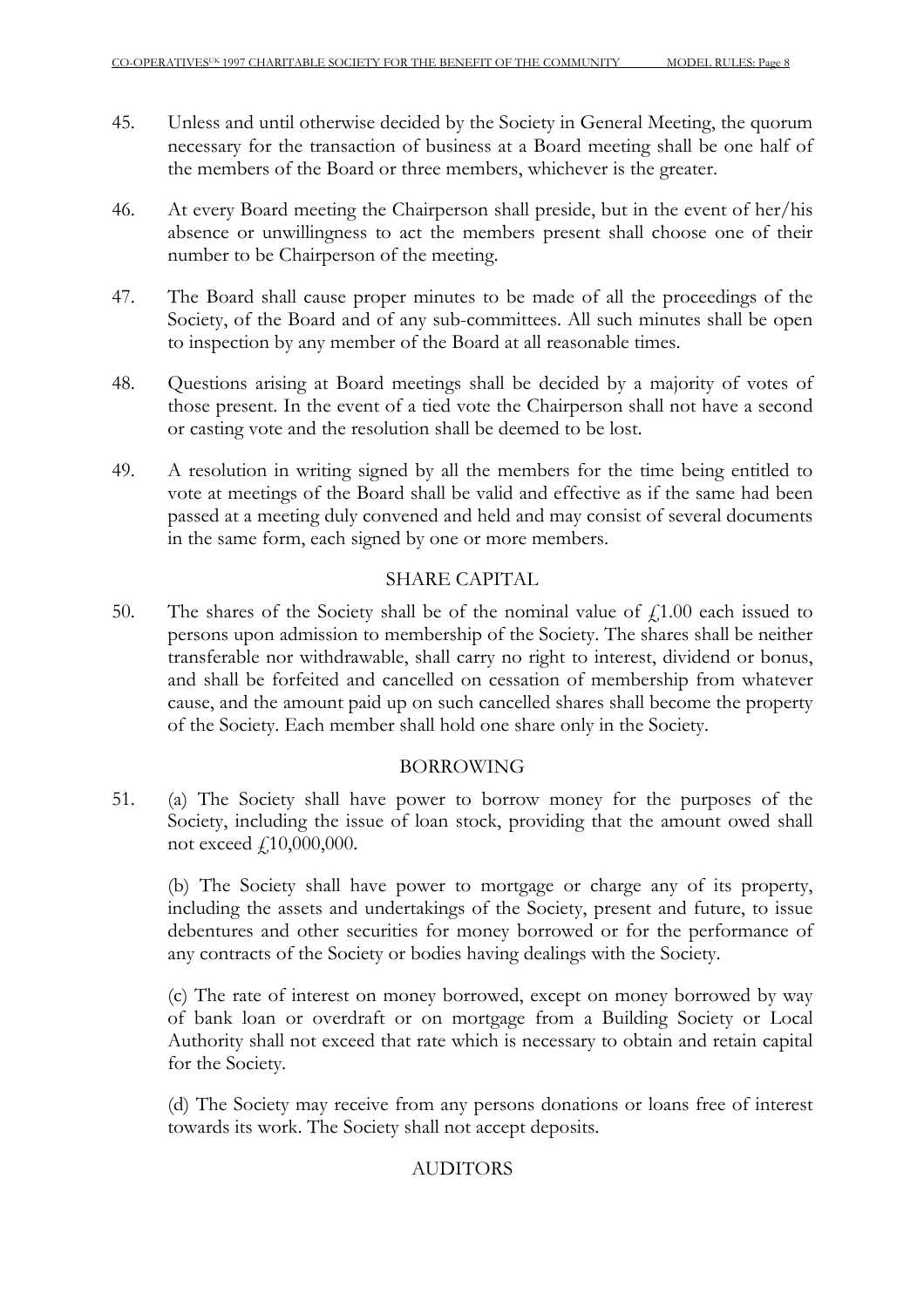52. (a) Subject to clause (b) below, the Society shall appoint in each financial year an auditor qualified under section 7 of the Friendly and Industrial and Provident Societies Act 1968 to audit the Society's accounts and balance sheet for the year.

(b) The Society shall (subject to Rule 52 (c)) be exempt from the obligation to appoint a qualified auditor if during the preceding financial year it met such criteria regarding low levels of income and/or expenditure or other factors as to qualify it for statutory exemption from the need to appoint qualified auditors.

(c) The members of the Society shall in general meeting vote every year to allow the Society to apply the audit exemption. Such a resolution shall be deemed to have been passed if less than 20 per cent of the total number of votes cast are against the resolution and less than ten per cent of the members of the Society cast their votes against the resolution.

(d) None of the following persons shall be appointed as auditor of the Society:

- an officer or employee of the Society;

- a person who is a partner or employee of or who employs an officer of the Society.

(e) The first appointment of an auditor shall be made within three months of the registration of the Society and shall be made by the Board if no General Meeting is held within that time. The Board may appoint an auditor to fill a casual vacancy occurring between General Meetings. Except as specified in these cases, every appointment of an auditor shall be made by a resolution of a General Meeting of the Society.

(f) An auditor for the preceding financial year shall be re-appointed as auditor of the Society for the current financial year unless:

(i) a resolution has been passed at a General Meeting appointing someone else as auditor or providing expressly that s shall not be re-appointed; or

(ii) s/he has given notice in writing to the Society of her/his unwillingness to be re-appointed; or

(iii) s/he is ineligible for appointment as auditor of the Society for the current financial year; or

(iv) s/he has ceased to act as auditor of the Society by reason of incapacity.

(g) Any resolution of a General Meeting of the Society either to remove an auditor from office or to appoint another person as auditor shall not be effective unless notice of the proposed resolution has been given to the Society at least twentyeight days prior to the meeting at which the resolution is to be considered. At least fourteen days' notice of such resolution must then be given to members of the Society in the manner prescribed in Rule 15 and in writing to the auditors.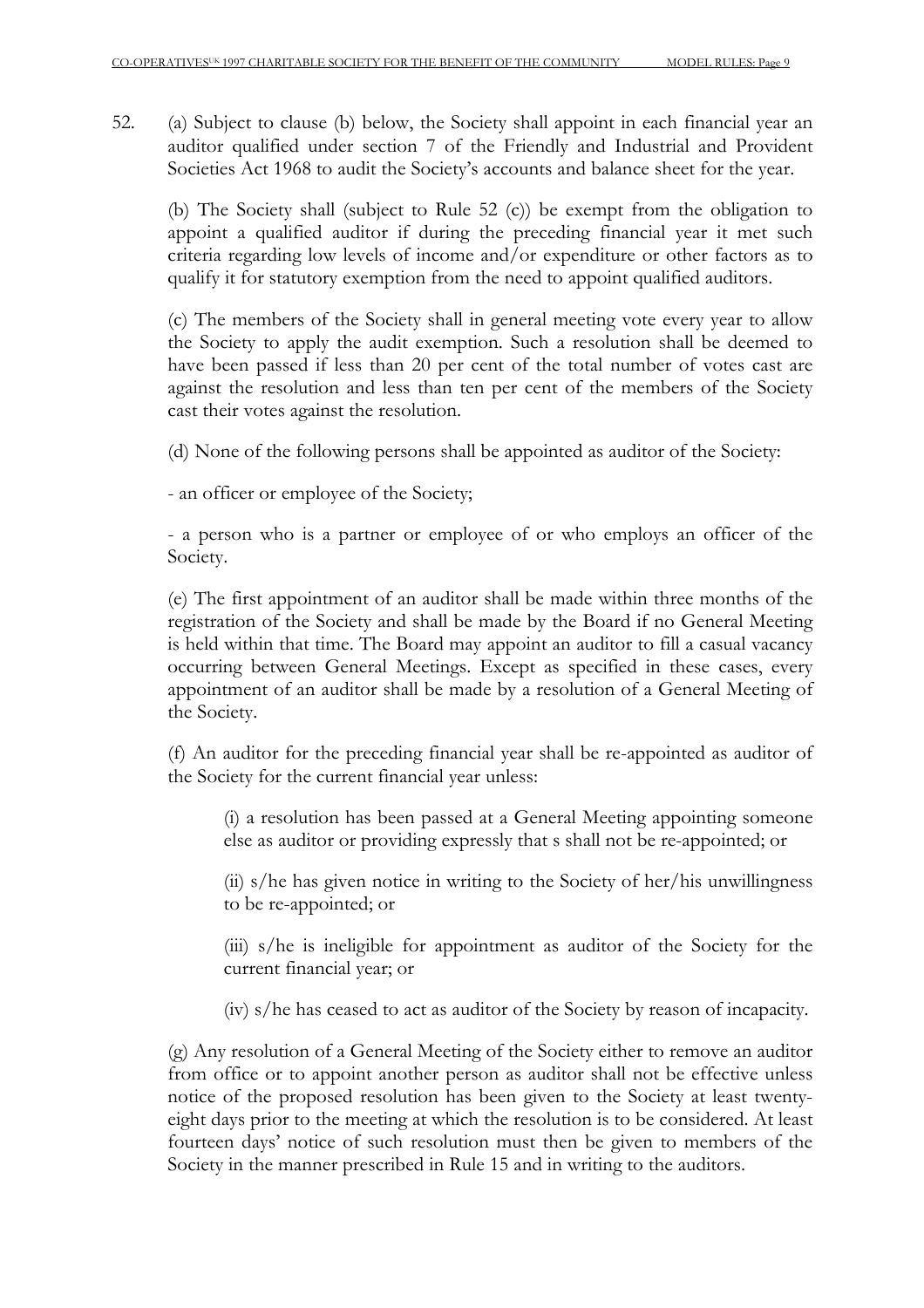# ANNUAL RETURN

53. Every year and within the period prescribed by statute, the Secretary shall send to the Financial Services Authority the annual return, in the form prescribed by the Financial Services Authority, relating to its affairs for the period required by the Act to be included in the return together with:

(a) a copy of the report of the auditor on the Society's accounts for the period included in the return; or a copy of such other report (if any) as is required by statute for such period, and

(b) a copy of each balance sheet made during that period and of the report (if any) of the auditor or other appropriate person as required by statute on that balance sheet.

- 54. The Society shall on demand supply free of charge to any member, or to any person with an interest in the funds of the Society, a copy of the latest annual return together with a copy of the auditor's report on the accounts and balance sheet contained in the return.
- 55. The Society shall at all times keep a copy of the latest balance sheet of the Society together with a copy of the corresponding auditor's report hung up in a conspicuous place at the registered office.

PROCEEDINGS ON DEATH OR BANKRUPTCY OF A MEMBER

56. (a) Upon a claim being made by the personal representative of a deceased member or the trustee in bankruptcy of a bankrupt member to any property in the Society belonging to the deceased or bankrupt member, the Society shall transfer or pay such property to which the personal representative or trustee in bankruptcy has become entitled as the personal representative or trustee in bankruptcy may direct them.

(b) A member may in accordance with the Act nominate any individual or individuals to whom any of her/his property in the Society at the time of her/his death shall be transferred, but such nomination shall only be valid to the extent of the amount for the time being allowed in the Act On receiving a satisfactory proof of death of a member who has made a nomination the Society shall, in accordance with the Act, either transfer or pay the full value of the property comprised in the nomination to the person entitled thereunder.

# APPLICATION OF SURPLUS

57. The Society shall not trade for profit. Any surplus generated by the Society shall be applied solely to the continuation and development of the Society.

# SEAL

58. If the Society has a seal it shall be kept in the custody of the Secretary and used only by the authority of the Board. Sealing shall be attested by the signature of two members of the Board or of one member of the Board and the Secretary for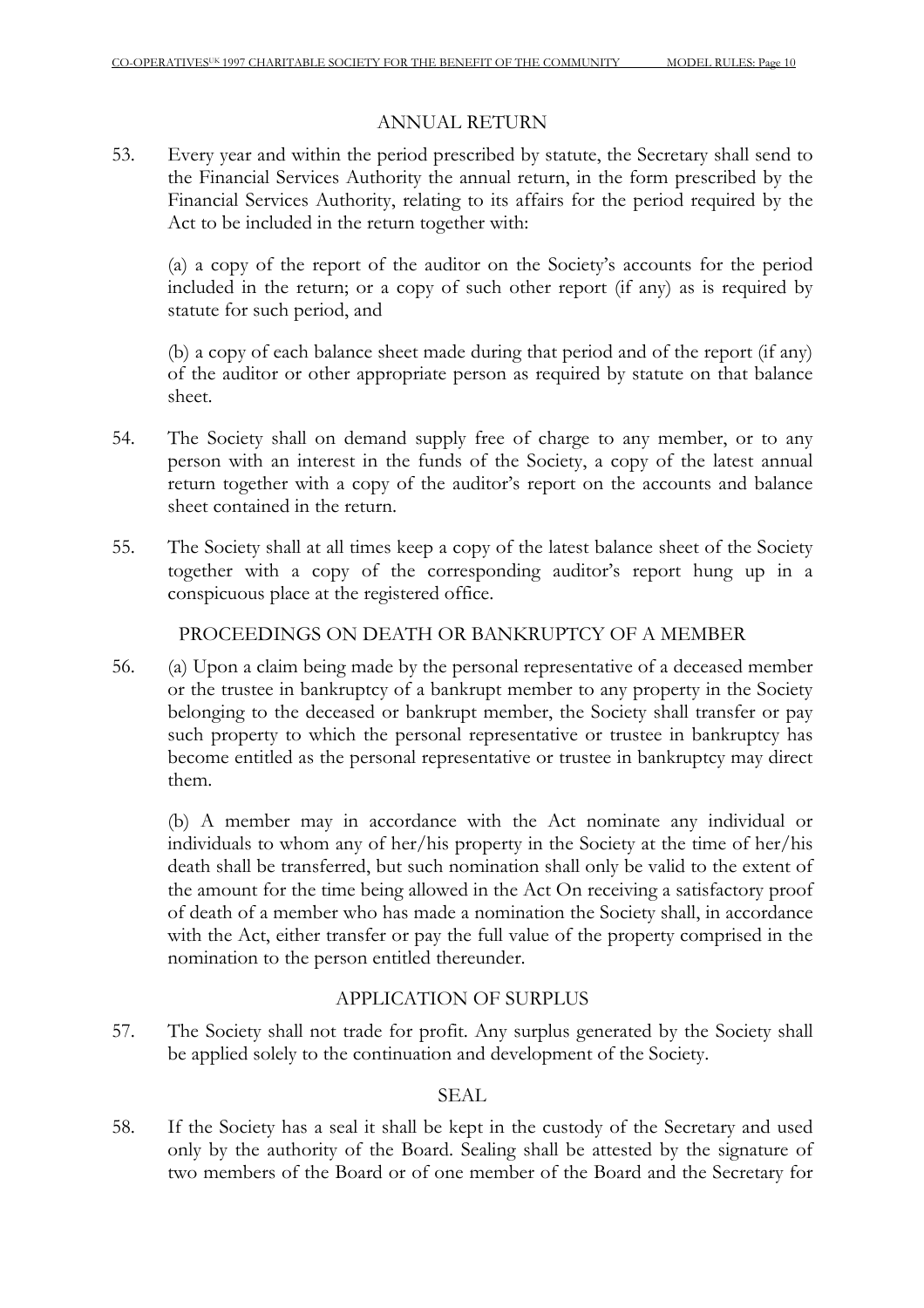the time being. If the Society does not have seal, a document which would have previously required to be sealed, should be signed by a member of the Board and secretary or two members of the Board and accompanied by a written statement that the document has been executed by the society as if under common seal.

### INVESTMENT OF FUNDS

59. The Society may invest any part of its funds in the manner set out in Section 31 of the Industrial and Provident Societies Act 1965.

### REGULATIONS

60. The Society in General Meeting or the Board may from time to time make, adopt and amend such regulations in the form of bye-laws, standing orders, secondary rules or otherwise as they may think fit for the management, conduct and regulation of the affairs of the Society and the proceedings and powers of the Board and sub-committees. No regulation shall be made which is inconsistent with these Rules or the Act. All members of the Society and the Board shall be bound by such regulations whether or not they have received a copy of them.

# DISSOLUTION

61. The Society may be dissolved by the consent of three-quarters of the members by their signatures to an instrument of dissolution, or by winding up in a manner provided by the Act. If on the winding up or dissolution of the Society any of its assets remain to be disposed of after its liabilities are satisfied, these assets shall not be distributed among the members except those which are charities, but shall be transferred instead to some other charitable body or bodies including members which are charities with objects similar to or compatible with those of the Society as may be decided by the members at the time of or prior to the dissolution.

# DISPUTES

62. In the event of a dispute between the Society or its Board and a member of the Society or a former member, such dispute shall be referred to an independent arbitrator whose appointment is acceptable to both parties to the dispute. The decision of such an arbitrator shall be binding. In the event that a dispute cannot, for whatever reason, be concluded by reference to an arbitrator, the matter may be referred to the County Court (or in Scotland, to the Sheriff).

### INTERPRETATIONS

63. In these Rules:-

 "the Act" refers to the Industrial & Provident Societies Acts 1965 to 1978 or any Act or Acts amending or in substitution for them for the time being in force;

"charities" means a charity or charities within the meaning of Section 1(1) Charities Act 2006